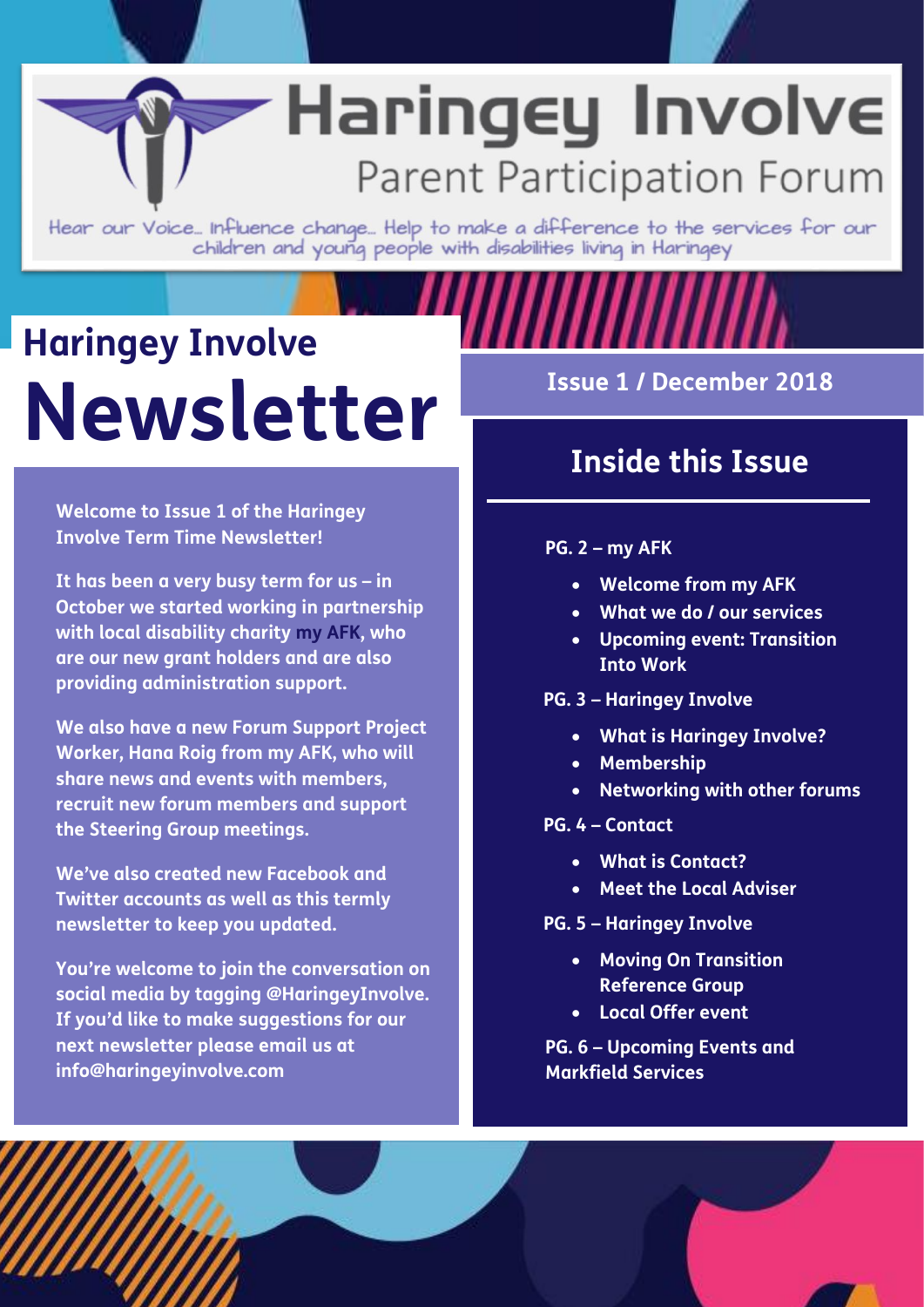#### **Welcome from my AFK!**

As you may already know, my AFK (formerly known as Action For Kids) is now providing administrative and other support to Haringey Involve. We are very excited for the chance to work with this forum and to support its mission of giving parents and carers a powerful voice in Haringey.

my AFK has been working with disabled young people in Haringey for over 26 years. We partner with local secondary schools and colleges, including Haringey Sixth Form, to provide work experience opportunities and training. We also support disabled young people into paid employment once they leave school or college.

In addition to providing "back room" services to the Forum, we will be helping with some of Haringey Involve's events, so you will have a chance to speak to our team and find out about what we do.

We look forward to working with you,

Graham Duncan Chief Executive, my AFK



#### **Upcoming event in February:**  *Transition to Work*

Haringey Involve and the Life and Work team at my AFK are hosting an informative event this February about how my AFK supports young people with learning disabilities into employment. Elaine Harman (Life & Work Manager at my AFK) will give participants insight into the learning process our trainees go through. We will also discuss common barriers young people face to get into employment. More details coming soon!



**my AFK – What we do:**

**Preparing students with learning disabilities for life after school –** we work with students aged 14 and over who have special educational needs and disabilities (SEND), helping smooth the transition to adult life.

**Supporting young people into paid work –** we have a team of specialist job coaches who work with trainees age 18-25 to help them get into work, as support employers through the process too.

**Holiday Programmes –** during the school holidays, we offer a safe environment in which young people with learning disabilities can meet new people and try new activities.

**Mobility equipment for disabled children and young people –** we provide mobility equipment not available on the NHS for disabled children and young people up to the age of 25.

#### **If you want to know more, get in touch!**

Website: www.my-afk.org Phone: 020 8347 8111 Email: info@my-afk.org Visit: 15a Tottenham Lane, N8 9DJ (near Hornsey Station)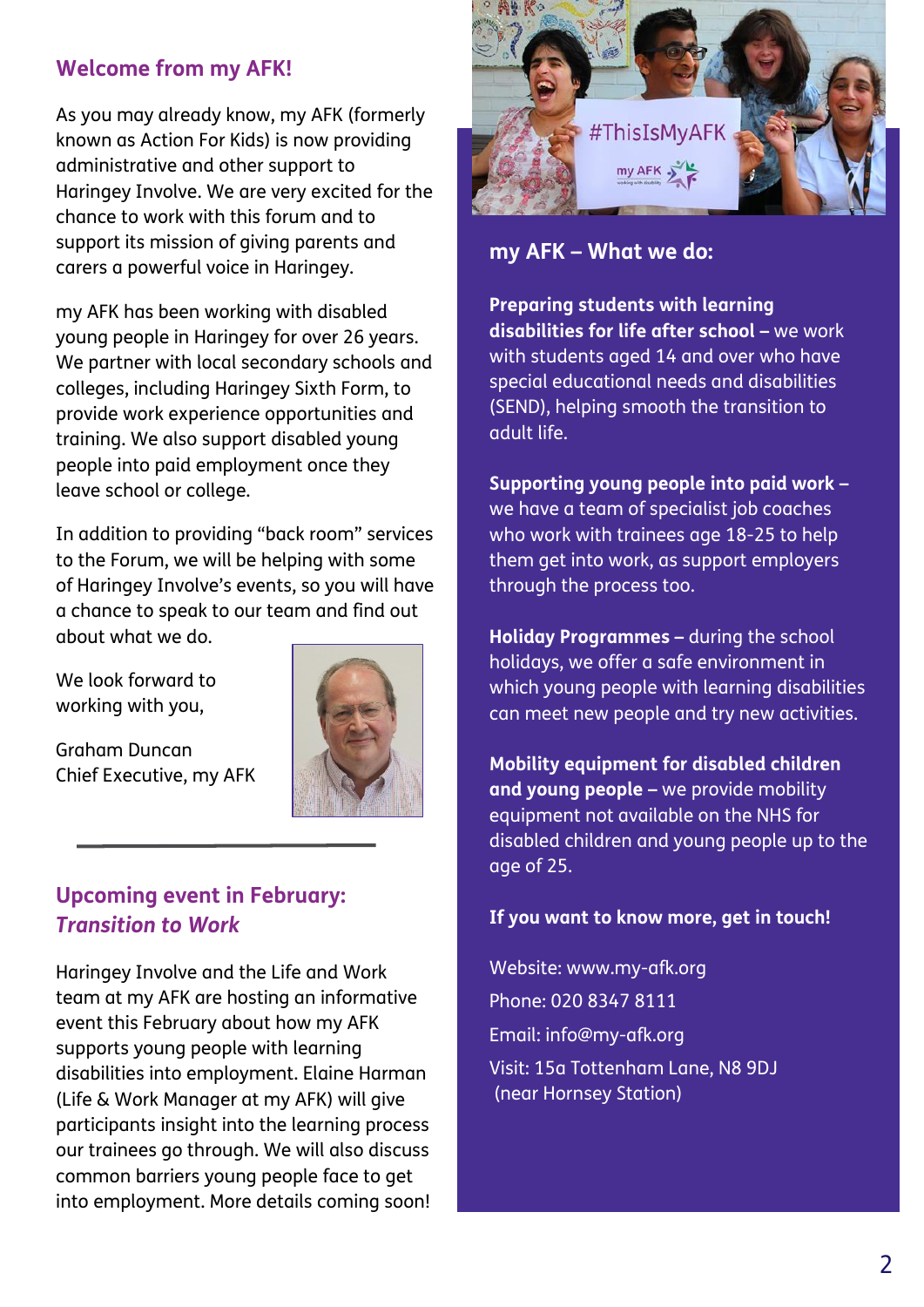

#### **What is Haringey Involve?**

Haringey Involve is one of the country's parent carer forums. A parent carer forum is a group of parents and carers of children and young people aged 0- 25 years with SEND and additional needs who work with local authorities, [education settings,](http://www.cafamily.org.uk/advice-and-support/sen-national-advice-service/an-introduction-to-special-educational-needs-%28sen%29/) [health](http://www.cafamily.org.uk/know-your-rights/disabled-childrens-services/health-services/)  [providers](http://www.cafamily.org.uk/know-your-rights/disabled-childrens-services/health-services/) and other providers to make sure the services they plan and deliver meet the needs of disabled children and families within the borough.

Haringey Involve can run thanks to our Steering Group (SG). They are asked, as the recognised parent carer forum, to complete a termly survey on SEND from the Department for Education (DfE) and attend strategic meetings within the borough.

Currently the SG is composed by Kenton Doyle and Lisa Ferguson. We are looking for more SG members who can commit to attending regular meetings. If you think you like to join us, email us!

#### **Networking with other forums**

We are part of the **National Network of Parent Carer Forums (NNPCF)** and we attend to their National Contact and NNPCF Parent Carer Participation Conference once a year. We also keep our connection with London via North-East Cluster meetings once a term. These events and meetings help us to find and share out about forum and SEND good practice. They also provide an opportunity to talk about local issues and share ideas for how to address them.

> *"The more parent carers share their issues with us, the stronger our collective voice"*

#### **Haringey Involve members**

We have around 180 members that get informed with us. Members receive information about consultations, news, events and training opportunities in Haringey, as well as updates on SEND reforms and transition groups in Haringey.



#### **Become an ACTIVE member, help us grow!**

You can actively participate in any number of ways with us as there are many simple things parent carers can do to help Haringey Involve get our voices heard:

- o Represent the views of families by attending strategic meetings
- o Help at events that Haringey Involve organizes
- o Spread the word: tell other parents, make sure you child's SENCO knows about us, tell health professionals you work with (e.g. Speech / Language Therapists, Occupational Therapists)
- o Contribute your skills to help strengthen the forum (e.g. marketing, IT, social media)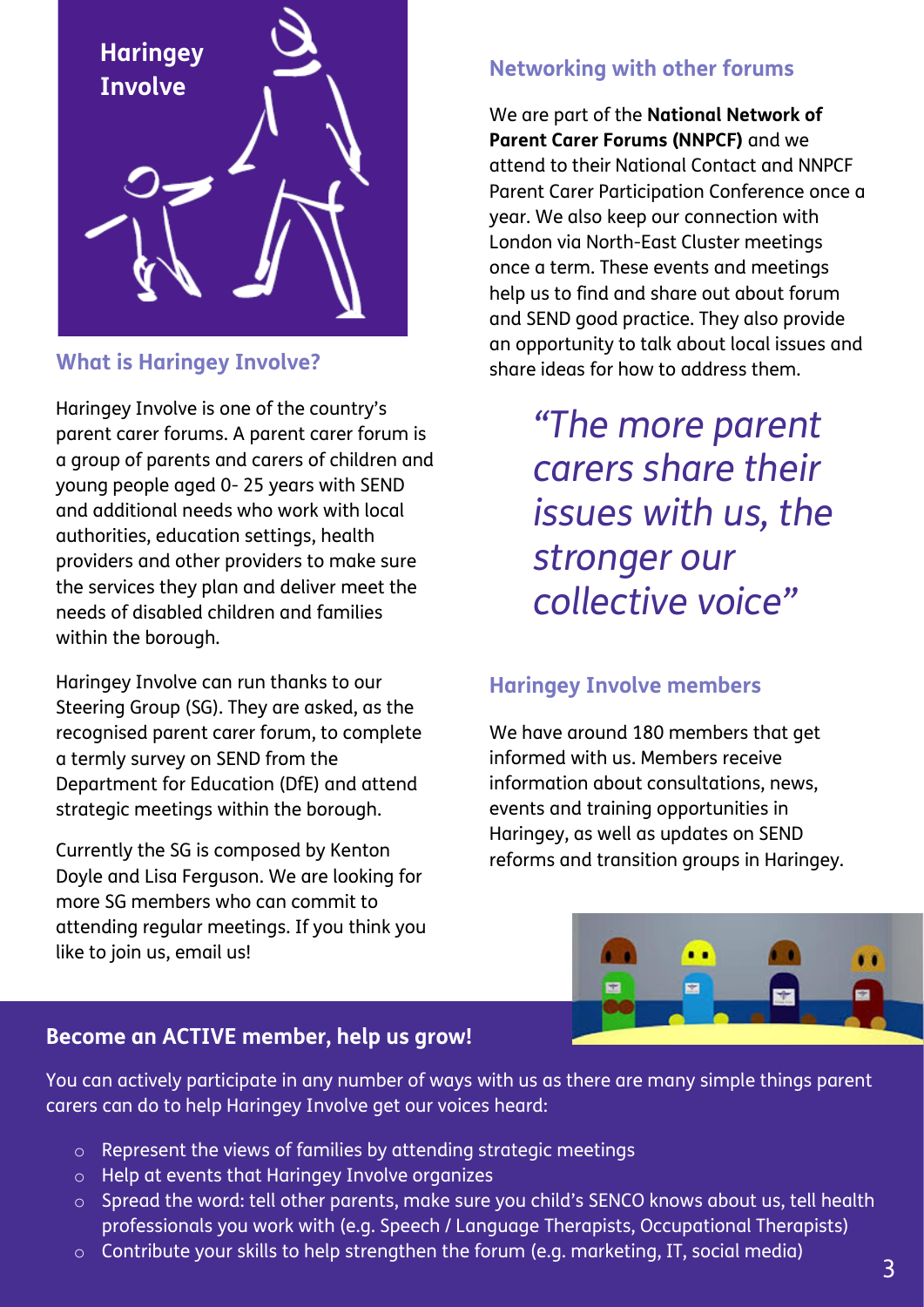# COntact For families

We are Contact (previously known as Contact A Family), the charity for families with disabled children. We bring families together and support parent participation in England.

"Parent participation" is when parents get together as part of a parent carer forum and work with local authority and health staff to make sure services meet the needs of families with disabled children.

There are 152 parent carer forums in the country; each group receives a small grant from the Deptartment of Education, administered by Contact's Parent Participation Team of Advisers. Haringey Involve is your local forum.

Our Local Adviser is **Heather Tarbuck**, who covers the North East & South of London.

Heather's job is to help parent carer forums grow into strong representative groups of parents. She advises and supports them wherever she can, talking to the local council as well as health colleagues. She supports each local forum to achieve its aims of representing the views of parent carers for ages 0-25 and all additional needs or disabilities at a strategic level. Her email is [heather.tarbuck@contact.org.uk](mailto:heather.tarbuck@contact.org.uk)

*"I have been working for Contact as an Adviser for the last eight years. Throughout this time, I have continually been inspired by the resilience and commitment of all parents who have a* 



*disabled child. The work forums do to make sure the services provided are what families need is especially vital now when money is so tight."* 

Go to [www.contact.org.uk](http://www.contact.org.uk/) to find additional information and resources. You can also access our webinars – these are roughly hour-long recorded training sessions on various topics including healthcare and transport, as well as best practice for running a forum.

There is also a link to the National Network of Parent Carer Forums (NNPCF) website.

Our Haringey Forum meets all the other forums in North East London once a term and then once a year we are offered places at a 2-day NNPCF conference. This national movement of forums means that we can all influence things at a central government level by feeding our issues up. (See the article on the NNPCF on page 3).

Of course, outside of the work on forums you may already know about another key part of the Contact service is their free Helpline. This is an advice service for families caring for a disabled child. You do not have to be part of a forum to call this number and you can ask about anything that is worrying you.

#### **Freephone helpline 0808 808 3555 (Mon-Fri 9.30am – 5pm)**

#### **Email helpline@contact.org.uk**

As Contact hears from families about their daily challenges, they can then campaign on issues, lobbying the government to make changes. They also help support local and national groups bring parents together for practical and emotional support and, in some parts of the country have small teams. They run workshops and information sessions. And have a small number of Parent Advisers in Childrens Hospital and Hospice settings.

Contact are part of a consortium with KIDS and the Council for Disabled Children (CDC) covering participation for Children & Young People. Contact is also a member of the **Disabled Children's Partnership,** a coalition of 60 organisations whose aim is increase awareness of the challenges families with a disabled child face, remove the barriers that top disabled children access opportunities in life and campaign for social change. For more information, please visit their website at [www.disabledchildrenspartnership.org.uk](http://www.disabledchildrenspartnership.org.uk/)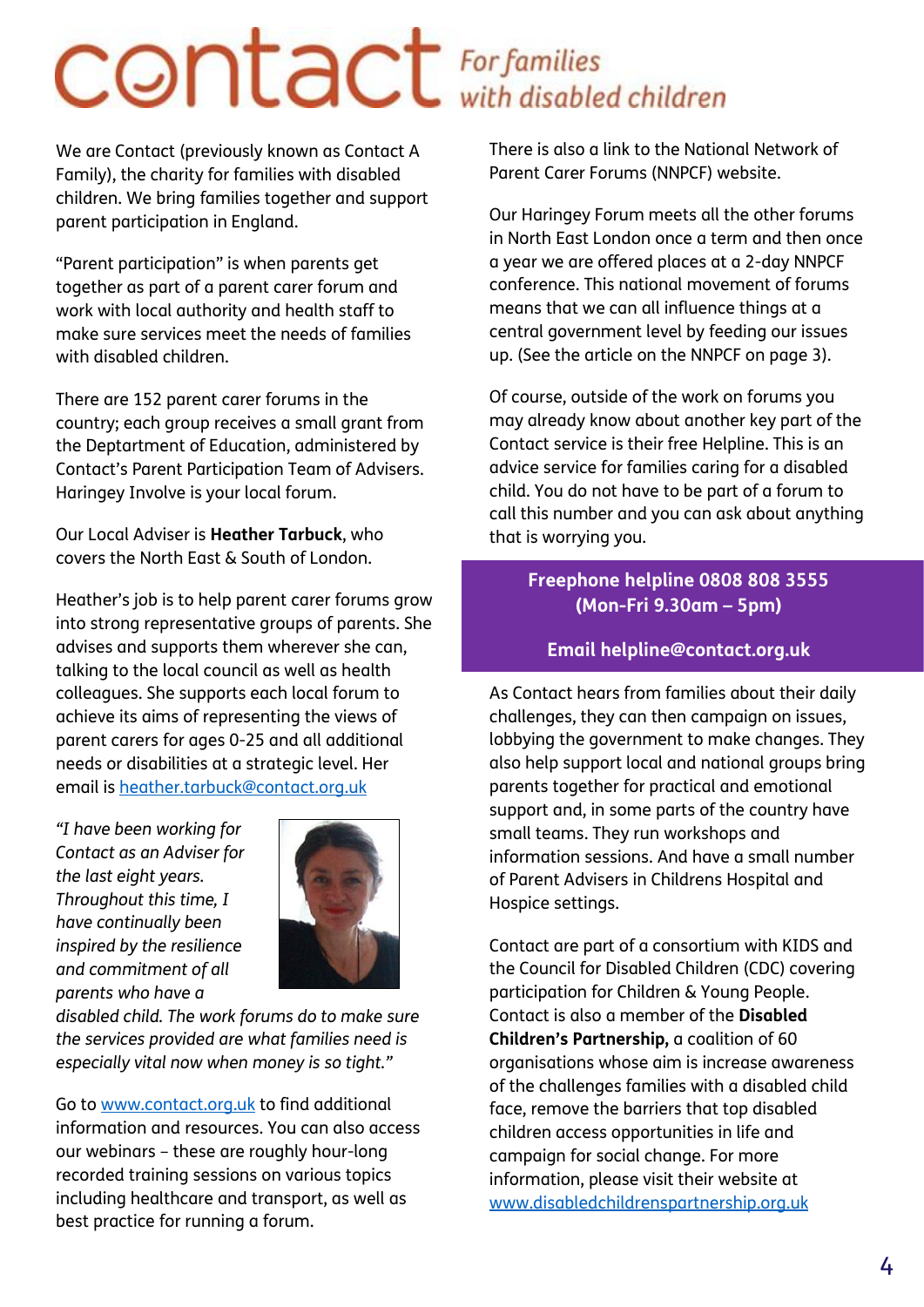#### **Invitation to join Haringey's new Transition Reference Group**

We invite all interested parent carers to join the **Moving On Transition Reference Group** that will be part of the Adult Social Care Board structure.

#### **Updates**

The Moving on Transition Reference Group has been running for several months now, chaired by Shana Nessa from Haringey Council. Meetings are normally held at the Winkfield Resource Centre.

We have been working on a detailed transition tool called the **Preparing for Adulthood Pathway Guide 2018.** The intention of this resource is to help parents and young people age 16+ to understand the options available to them from their local council.

Mike Wilson will be now joining the group and we all look forward to hearing his input, skills and knowledge he will be able to bring to the table. Mike is the Director of Public Voice, the organisation that delivers Healthwatch in Haringey.

#### **Local Offer event at Haringey**

This event was held at the Irish Centre over two days. The event was extremely busy with lots of professionals in attendance as well as a number of local parents and carers.

The room was split into about 4 or 5 focus groups who discussed:

- o Transition
- o Transport
- o Direct Payments
- o Short Brakes and rest bite.

We look forward to seeing even more parents and carers at the next event – get in touch for more information!

#### **Contribute to this newsletter**



**Please email us to share comments, ideas or articles you would like to see in our next newsletter.**

**Email: [info@haringeyinvolve.com](mailto:info@haringeyinvolve.com)**